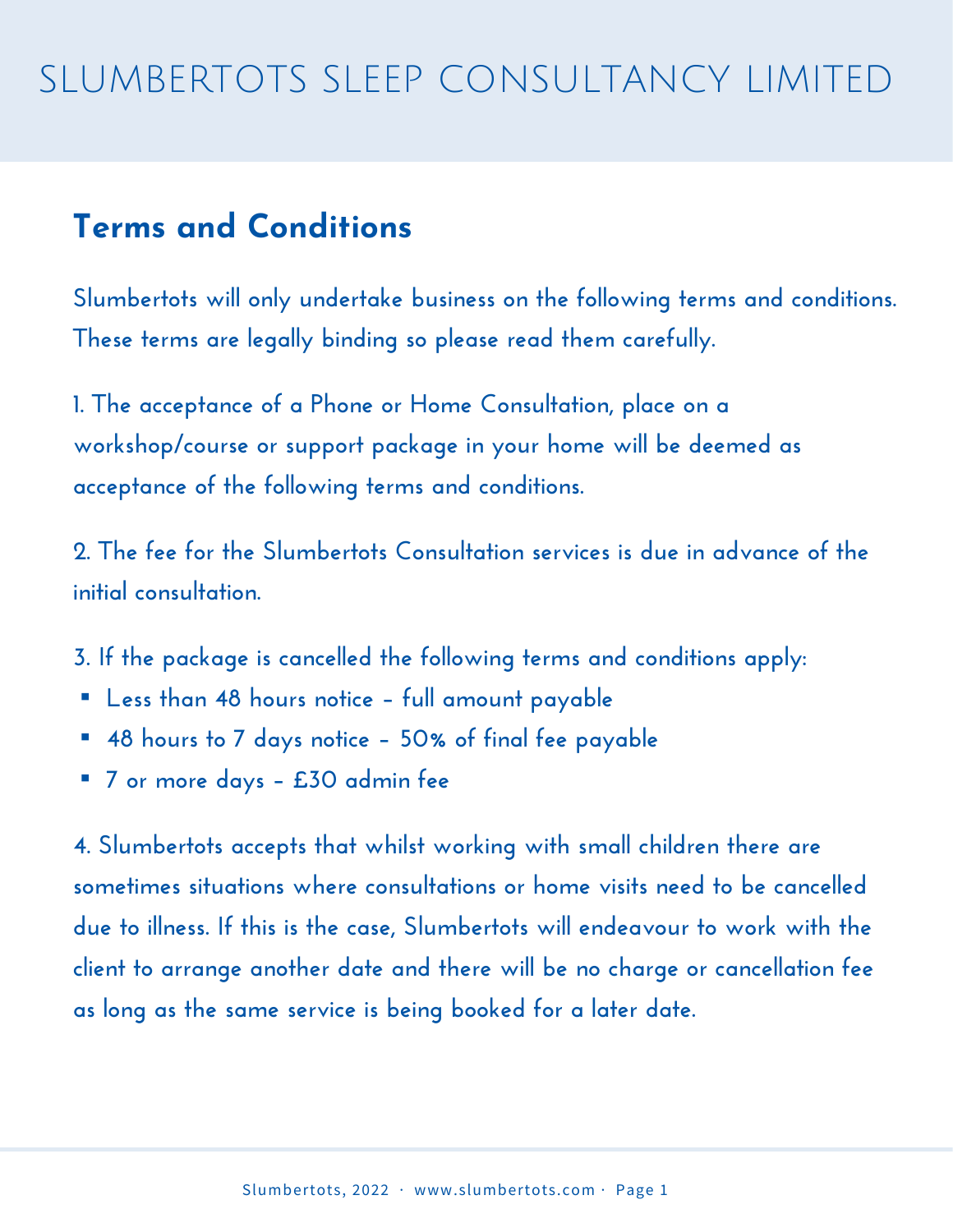**5. In order for the sleep plan to be relevant and accurate, the sleep plan needs to be implemented within 90 days of the sleep consultation. Strategies and circumstances may change as children grow, and so it is important to implement the plan within these timescales. If the plan cannot be started within 90 days, Slumbertots may charge an additional fee to re-write the sleep plan.**

**6. Payment for a workshop or course confirms your place on that given workshop/course and is non-refundable from the point of booking.**

**7. Slumbertots advises that all parents follow the Safe Sleep guidelines when dealing with their child's sleep. Please refer to www.lullabytrust.org.uk**

**8. All advice given by Slumbertots is from previous experience, training and opinion only and should not be treated as a substitute for medical advice from your GP or Paediatrician.**

**9. Slumbertots does not work in a medical capacity. Any concerns about your child's medical health should be taken up with your GP or health visitor.**

**10. Slumbertots does not accept responsibility or liability for sleep training that does not achieve the required result during the support package process. Slumbertots sleep plans are designed to have the baby/child sleeping well within a specific time frame; however the parent accepts responsibility for this success after the sleep consultant has finished their time together.**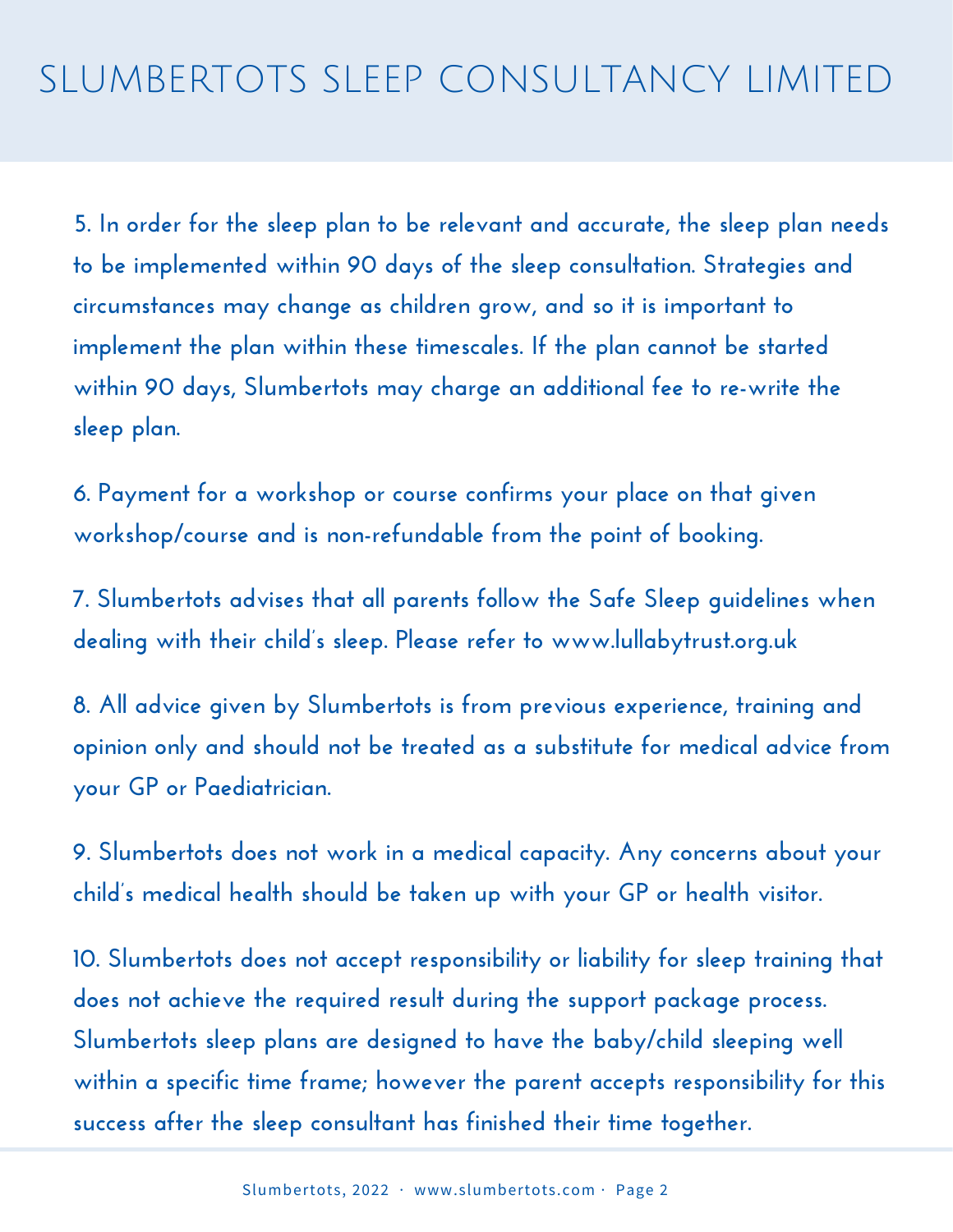**11. Slumbertots advises that the parents are consistent and stick to the sleep plan provided in order to achieve success. The outcome of the sleep training depends highly on parental consistency and therefore by agreeing to undertake the sleep training, the parents agree to working alongside Slumbertots to achieve the best results possible. It will work – it just takes time and consistency.**

**12. Any medical or feeding concerns about your baby or child should be expressed in the early consultation stages of sleep training so that Slumbertots can address these before putting together a plan.**

**13. The Sleep Plan will be written and sent through via email within 48 hours of the initial consultation.**

**14. Slumbertots works closely with clients to ensure that you get the results you would like for your babies and children. In the small number of cases that you don't see progress with the plan, there is always a reason and Slumbertots will suggest alternatives and look into medical and dietary issues with you. During this process, you will need to work with Slumbertots closely and be willing to try other things.**

**15. Slumbertots advises parents to read the plan carefully before embarking on any sleep training/new routine changes.**